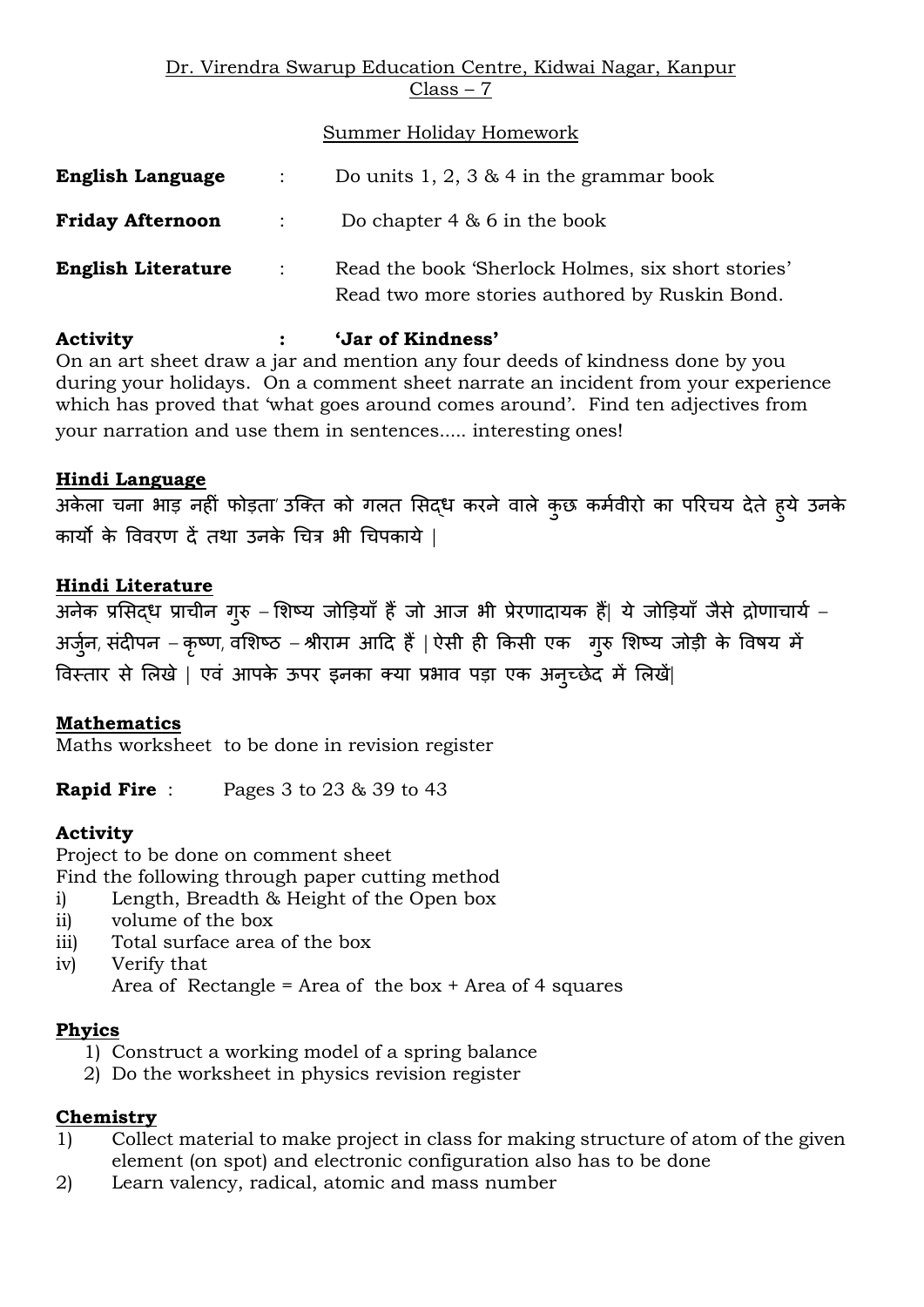#### **Biology**

Collect the following materials (3 each)

- 1) Allopathic medicines alongwith their strips.
- 2) Homeopathic medicines
- 3) Ayurvedic medicines or Home-made Ayurveda Also collect information about them Project to be done in class

# **NOTE: \* Children to do 10 pages of English & Hindi Handwriting each.**

**Holiday homework may be marked.**

#### **Maths Worksheet – Class VII**

1. In a factory, the number of male workers is  $2/5<sup>th</sup>$  of the number of female workers. If the total number workers is 84 , find (a) the number of female workers (b) the number pf male workers 2. My son's age is 1/3 of my wife's age ,my wife's age is 4/5 of my age, and my age is 3/5 of my father's age. Find the age of my son, if my father is 50 years old. 3. Find the LCM by common division method (a) 40,48,90 (b) 32,48,60,72 (c) 48,56,80,154 (d) 112,246,314

4. The product of two number sis 2160 and their HCF is 12. Find the LCM .

5. The product of two fractions is 19. If one of them is 15  $\frac{5}{6}$  ,find the other.

6. Find: i)10 – 10 x 28 ÷ 28 ii) 18 ÷ 9 x 10 + 5 x 4 ÷ 2 – 300 ÷ 10 iii)  $(7 - 1) \div (5 - 3)$ 

iv)  $54 \div (7 \times 8 - 47) \times 20 - 15 \times 8$  v)  $(45 \div 5) \div 3 - (18 \div 6) \times 4 + (14 \div 7) \times (48 \div 8)$ 

7. Find the H.C.F.of the following by division method:

i) 39, 403 and 182 ii) 429 ,715 iii) 910, 1442 and 7245

8. What is the lowest no. which when divided separately by 15, 20, 48 and 36 will leave a remainder of 9 in each case.

9. Can two nos. have 21 as the H.C.F. and 443 as the L.C.M?

10. What is the value of the expression  $2.5 + 3.8 \div 0.02$ ?

11.Find the square root of the following nos. by division method:

i) 9409 ii)166464 iii) 69696 iv) 765625 v) 1085764 vi)0.3481 vii) 0.0121

12. Length of a rectangle is 5cm more than twice its breadth. If the perimeter of the rectangle is 52cm, find its length and breadth.

13. A man is 27 years older than his son , and in 10 years from now he will be twice as old as his son. How old is each now?

14. Solve for  $x :$  $x+5$  $\frac{+5}{5} - \frac{x+3}{2}$  $\frac{+3}{2}$  = 1 ii) 3x – 2[x – 2(x - 3)] = 13 iii)  $\frac{4x-9}{6} = x - \frac{2x+7}{2}$  $\frac{x+7}{2}$  iv)  $\frac{2x+1}{3}$  +  $\frac{4x+1}{2}$  $rac{x+1}{2} - \frac{3x+5}{5}$  $\frac{x+5}{5} = \frac{19}{10}$ 10 v)  $3x - 1 = 2x - \frac{2}{3}$  $\frac{2}{3}$  vi)  $\frac{2x-13}{9}$  -  $\frac{x}{8}$  $\frac{x}{8} = \frac{x}{7}$  $\frac{x}{7} + \frac{x-1}{11}$  $\frac{1}{11}$  - 9

15. Find the smallest number by which 6336 and 8712 must be divided to obtain a perfect square . Also find the square root of the perfect square obtained.

16. Find the smallest number by which 3888 and 9800 must be multiplied to obtain a perfect square . Also find the square root of the perfect square obtained.

17. Simplify :- i)  $(3\frac{3}{4} \div 2\frac{5}{6}) \times (1\frac{1}{3} + 3\frac{1}{2}) \times (1 - \frac{51}{54})$  $\frac{51}{54}$ ) ii)  $\left(\frac{1}{3} + \frac{4}{5}\right)$  $\frac{4}{5}$ ) ÷ [1 $\frac{1}{2}$  + 2 $\{\frac{3}{4} \cdot \left(\frac{2}{6}\right)\}$  $\frac{2}{6} \div (1\frac{1}{6} - 1\frac{2}{3})$  $\frac{2}{3}$ ) iii)  $2\frac{1}{7}$  $\frac{1}{7}$ [3 $\frac{4}{5}$ ]  $-\{\frac{1}{3}-(\frac{6}{7}+\frac{2}{3})\}$  $\frac{2}{3}$ )  $\div$  2 $\frac{2}{7}$ ] x  $\frac{1}{6}$  iv) 87.16 x 1.53 – 23.67  $\div$  2.367 v) 5.62 x 3.9 x 23 + 54.12  $\div$ 3.3 18. Divide the following decimals: i)2.88 ÷ 6 ii)72.8 ÷ 0.04 iii)181.44 ÷ 0.12 iv)36.8 ÷ 1.6 v)2.88÷6

19. What should be added to  $\frac{27}{33}$  to get 1?

20. In an isosceles triangle, the vertex angle is thrice of either base angle. Find the measure of angles of the triangle.